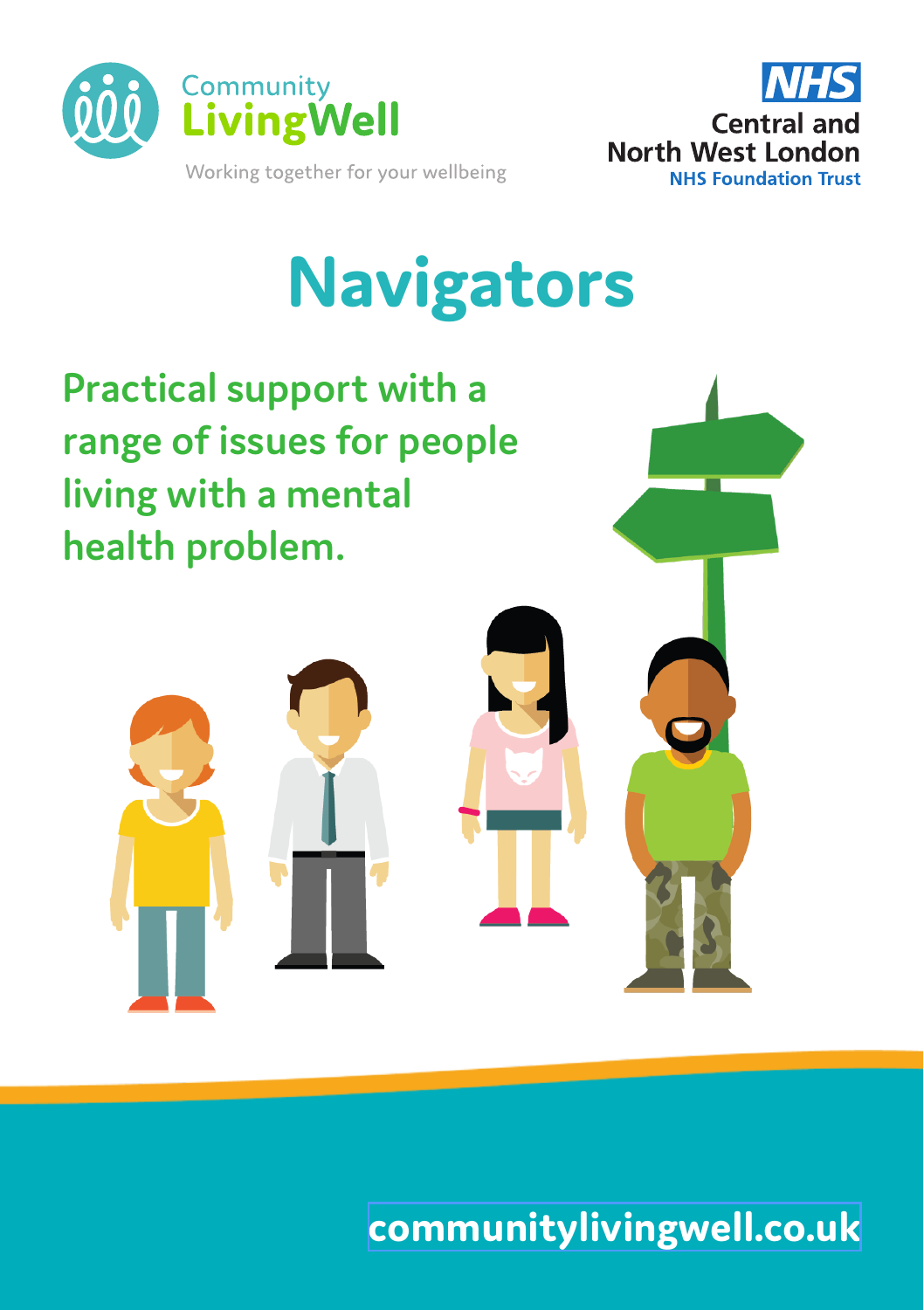## **Can the Navigator service help me?**

The Navigator service is available to people:

- aged 16 years and over
- who are registered with a GP in Kensington and Chelsea or the Queen's Park and Paddington areas of Westminster
- and who have mental health needs.

Community Living Well Navigators can help if you need:

- practical support with a range of issues for example benefits, debt, housing options, access to health and social care services and other rights and entitlements
- support to access specialist advice and information
- support to take steps to improve physical and mental wellbeing.

## **What support do Navigators offer?**

This service offers short term support of up to six sessions, depending on the level of need.

A Navigator can work with you to:

- Identify the areas you would like support with
- Set out what you would like to achieve
- Explore your options
- Create a Wellbeing Plan, led by you, detailing how your needs can be met, who will support you and how
- Offer practical support to help you access the right services and support based on your needs, preferences and the options available to you
- Coordinate care and support to help you to achieve your goals
- A Navigator can support you to speak up for yourself and make your own decisions.

Community Living Well is a collaboration of NHS and voluntary sector partners. Navigation is delivered by SMART. SMART is a registered charity - No. 292787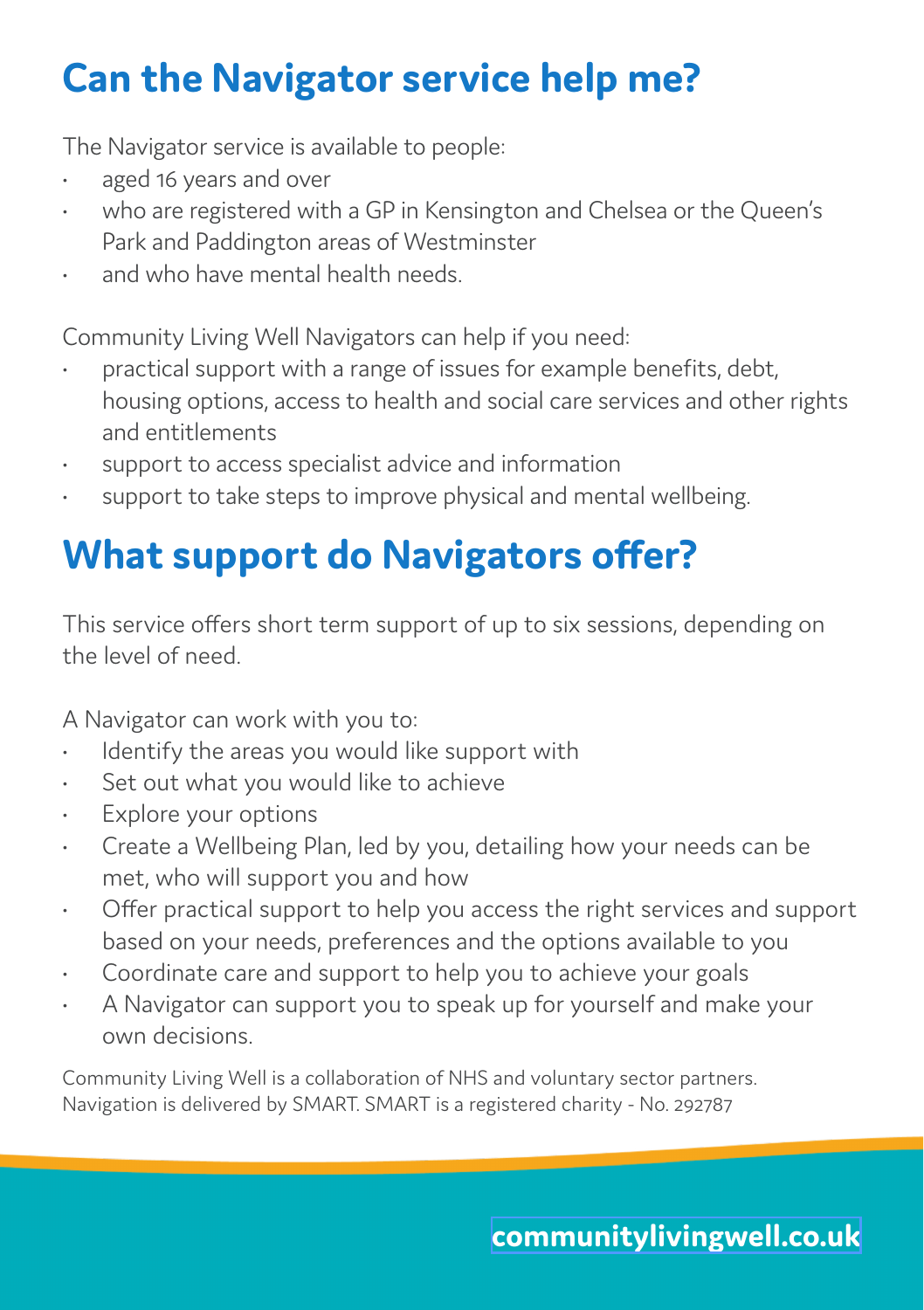### **How can I access the Navigator service?**

You can refer yourself quickly and easily by:

- completing the form on our website **[communitylivingwell.co.uk](https://gateway.mayden.co.uk/referral-v2/d65351bb-6848-4b60-82c3-c2a73683d5fa)**
- by calling **020 3317 4200**
- or email us at **[cnw-tr.clw@nhs.net](mailto:cnw-tr.clw%40nhs.net?subject=)**

Alternatively, you can ask your GP or other professional involved in your care to refer you to Community Living Well.

#### **If you need urgent assistance...**

#### **If you or someone you know needs immediate help in a mental health crisis...**

- call Central and North West London NHS Trust Single Point of Access (SPA) advice line free on **0800 0234 650**   $(24/7)$
- or contact Samaritans free on **116 123** (24/7) or email **[jo@samaritans.org](mailto:jo%40samaritans.org?subject=)**
- If a mental health crisis occurs when your service is closed (if you are an existing patient), or, if you are not an existing patient, your GP is closed, call Freephone **0800 0234 650** (open 24 hours a day, seven days a week) or email **[cnw-tr.spa@nhs.net](mailto:cnw-tr.spa%40nhs.net?subject=)**
- If you have already taken an overdose or injured yourself, dial 999



Scan for oth